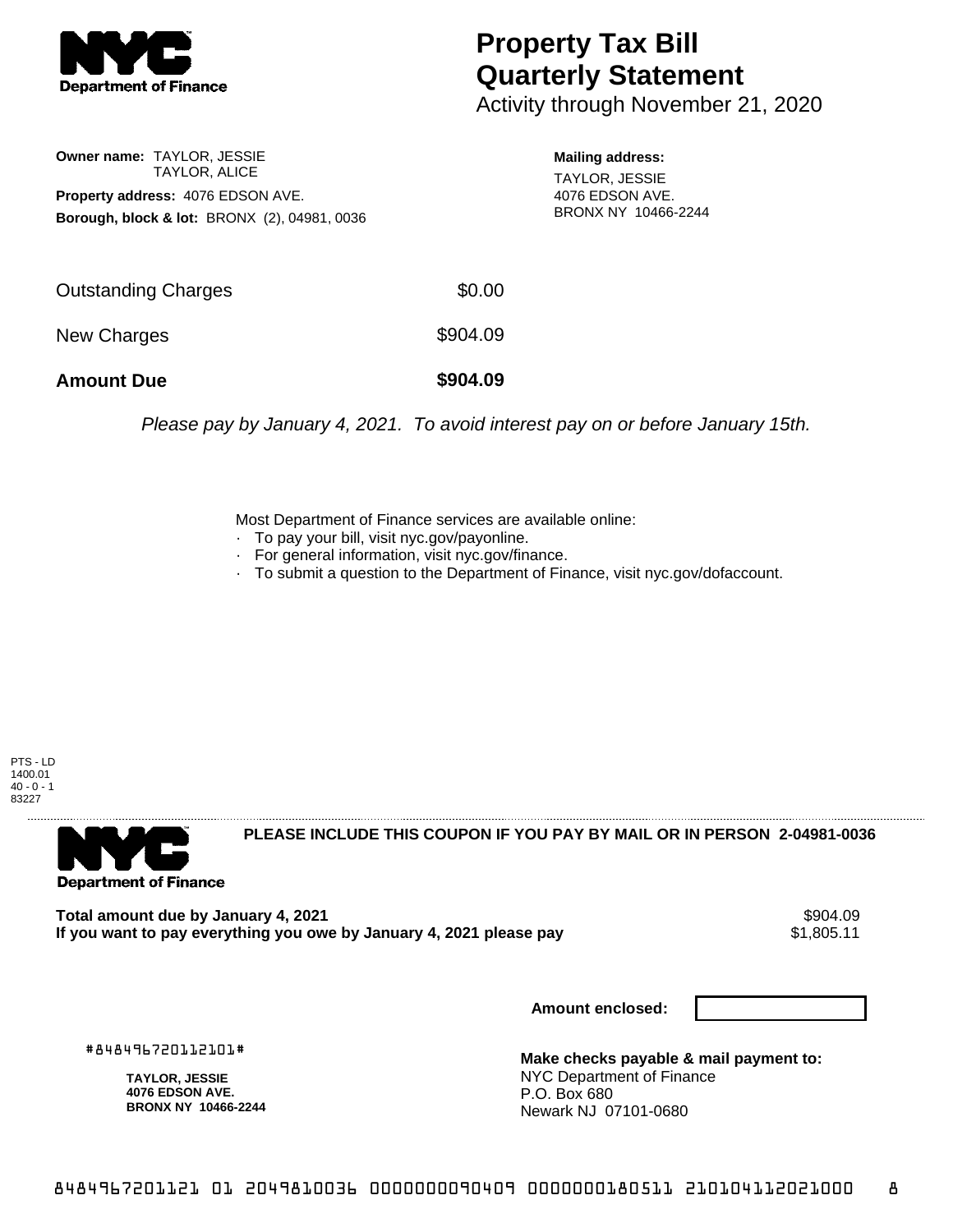

| <b>Billing Summary</b>                                                     | <b>Activity Date Due Date</b> |                     | Amount        |
|----------------------------------------------------------------------------|-------------------------------|---------------------|---------------|
| Outstanding charges including interest and payments                        |                               |                     | \$0.00        |
| <b>Finance-Property Tax</b>                                                |                               | 01/01/2021          | \$914.63      |
| <b>Adopted Tax Rate</b>                                                    |                               |                     | $$-10.54$     |
| <b>Total amount due</b>                                                    |                               |                     | \$904.09      |
| <b>Tax Year Charges Remaining</b>                                          | <b>Activity Date</b>          | <b>Due Date</b>     | <b>Amount</b> |
| <b>Finance-Property Tax</b>                                                |                               | 04/01/2021          | \$914.63      |
| <b>Adopted Tax Rate</b>                                                    |                               |                     | $$-10.54$     |
| Total tax year charges remaining                                           |                               |                     | \$904.09      |
| If you want to pay everything you owe by January 4, 2021 please pay        |                               | \$1,805.11          |               |
| If you pay everything you owe by January 4, 2021, you would save:          |                               |                     | \$3.07        |
| How We Calculated Your Property Tax For July 1, 2020 Through June 30, 2021 |                               |                     |               |
|                                                                            |                               | Overall             |               |
| Tax class 1 - Small Home, Less Than 4 Families                             |                               | <b>Tax Rate</b>     |               |
| Original tax rate billed                                                   |                               | 21.1670%            |               |
| New Tax rate                                                               |                               | 21.0450%            |               |
| <b>Estimated Market Value \$644,000</b>                                    |                               |                     |               |
|                                                                            |                               |                     | <b>Taxes</b>  |
| <b>Billable Assessed Value</b>                                             |                               | \$27,605            |               |
| Combat Veteran                                                             |                               | $-4,800.00$         |               |
| Disabled Veteran                                                           |                               | $-5,521.00$         |               |
| <b>Taxable Value</b>                                                       |                               | \$17,284 x 21.0450% |               |
| <b>Tax Before Abatements and STAR</b>                                      |                               | \$3,637.44          | \$3,637.44    |
| Annual property tax                                                        |                               |                     | \$3,637.44    |
| Original property tax billed in June 2020                                  |                               | \$3,658.52          |               |
| <b>Change In Property Tax Bill Based On New Tax Rate</b>                   |                               | $$-21.08$           |               |

Please call 311 to speak to a representative to make a property tax payment by telephone.

## **Home banking payment instructions:**

- 1. **Log** into your bank or online bill pay website.
- 2. **Add** the new payee: NYC DOF Property Tax. Enter your account number, which is your boro, block and lot, as it appears here: 2-04981-0036 . You may also need to enter the address for the Department of Finance. The address is P.O. Box 680, Newark NJ 07101-0680.
- 3. **Schedule** your online payment using your checking or savings account.

## **Did Your Mailing Address Change?**

If so, please visit us at **nyc.gov/changemailingaddress** or call **311.**

When you provide a check as payment, you authorize us either to use information from your check to make a one-time electronic fund transfer from your account or to process the payment as a check transaction.